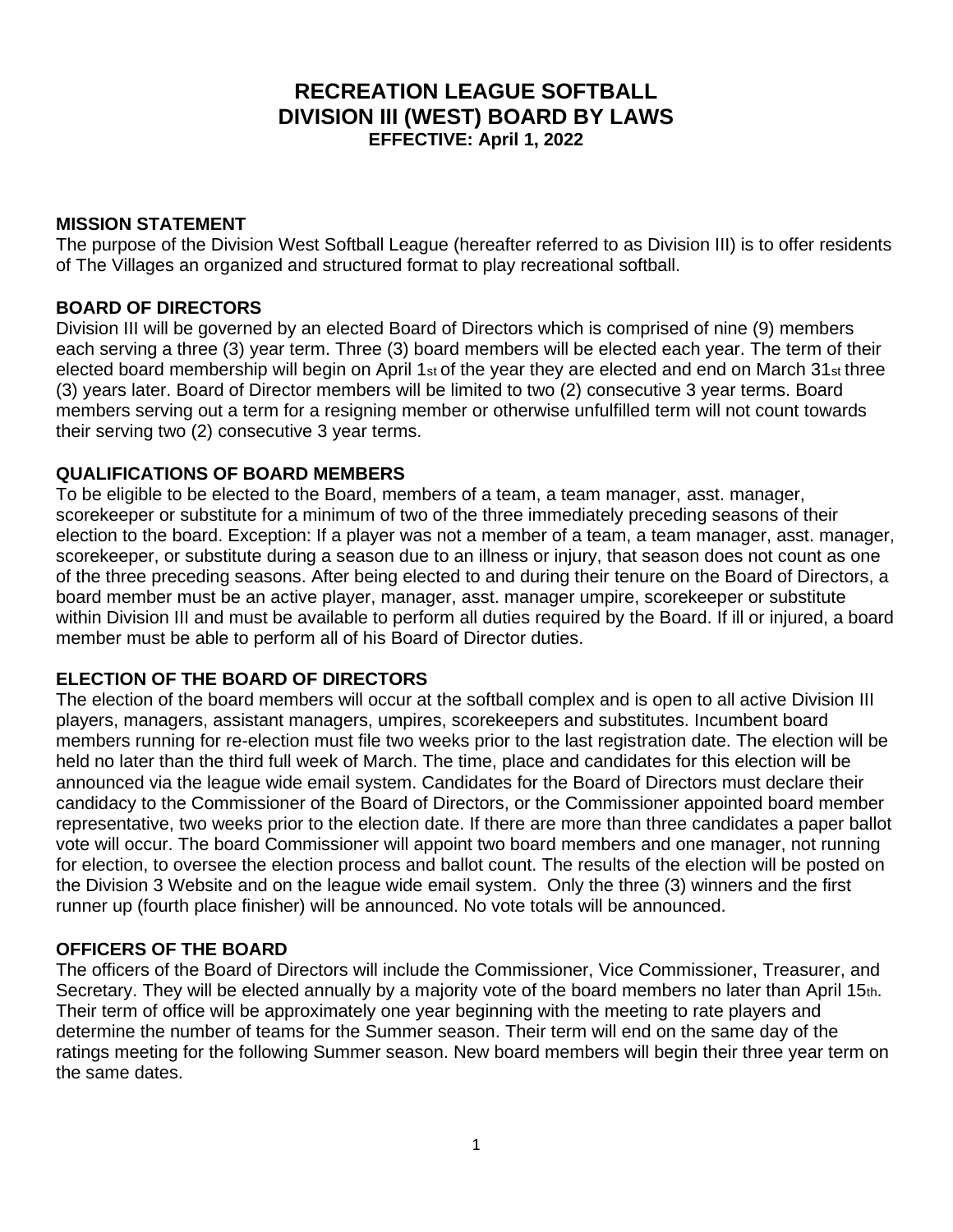## **DUTIES AND RESPONSIBILITIES OF THE BOARD OF DIRECTORS**

The board's duties and responsibilities include but not limited to:

- Overseeing the election of the Board of Directors
	- Promoting the development of balanced and competitive teams
	- Approving rule changes for league and tournament play
	- Selecting team managers
	- Evaluating players
	- Coordinating draft preparation and draft oversight
	- Scheduling of season and tournament games
	- Coordinating the recruiting, training, and scheduling of Umpires, Announcers and Scorers
	- Overseeing the selection of substitutes for scheduled games
	- Maintaining a list of replacement players for injured or disqualified players
	- Maintaining a list of substitute players for games

\*The Commissioner will cast the deciding vote in case of a tie vote\*

## **VACANCIES**

If a board member, for whatever reason, cannot complete the elected term of office, the first runner up of the most recent election will fill the vacancy. If there was no runner up, the vacancies will be filled at the next annual election of the Board of Directors.

# **TEAM MANAGERS**

Team managers should be knowledgeable of the skill levels of the players within the league to enable them to "draft" a competitive and cohesive team. Managers do not have to be a member of the team's roster to be selected as a team manager. Playing Managers must maintain a skill level expected from a Division III player. At the Board's discretion, a playing Manager can be asked to be reevaluated. The reevaluation will determine if the Manager has the skills expected to continue being a playing Manager. If the playing Manager chooses not to be reevaluated, he will move to the bottom of the eligible list of playing and non-playing Managers for future seasons.

The Board of Directors will be responsible for selecting team managers prior to each season's draft. The removal of a Manager is the sole responsibility of the Board of Directors and is absolute.

**RESPONSIBILITIES**: A team manager's responsibilities will include but not limited to:

- Conducting their activities pertaining to the league in a positive and proper manner.
- Selecting the team's players at the pre-season draft.
- Ensuring that the team's players have schedules, rules, and announcing instructions.
- Determining the team's line up and player positions.
- Providing knowledgeable scorekeepers for other games when assigned.
- Providing line up sheets to the board member in charge 30 minutes prior to the team's scheduled game with those needing runners and the number of substitutes noted.
- Requesting replacement players promptly when a drafted player will not be playing for the remainder of the season according to the rules established.
- Recommending player ratings for members of their team.
- Suggesting rule or policy changes for future seasons to the Board of Directors.